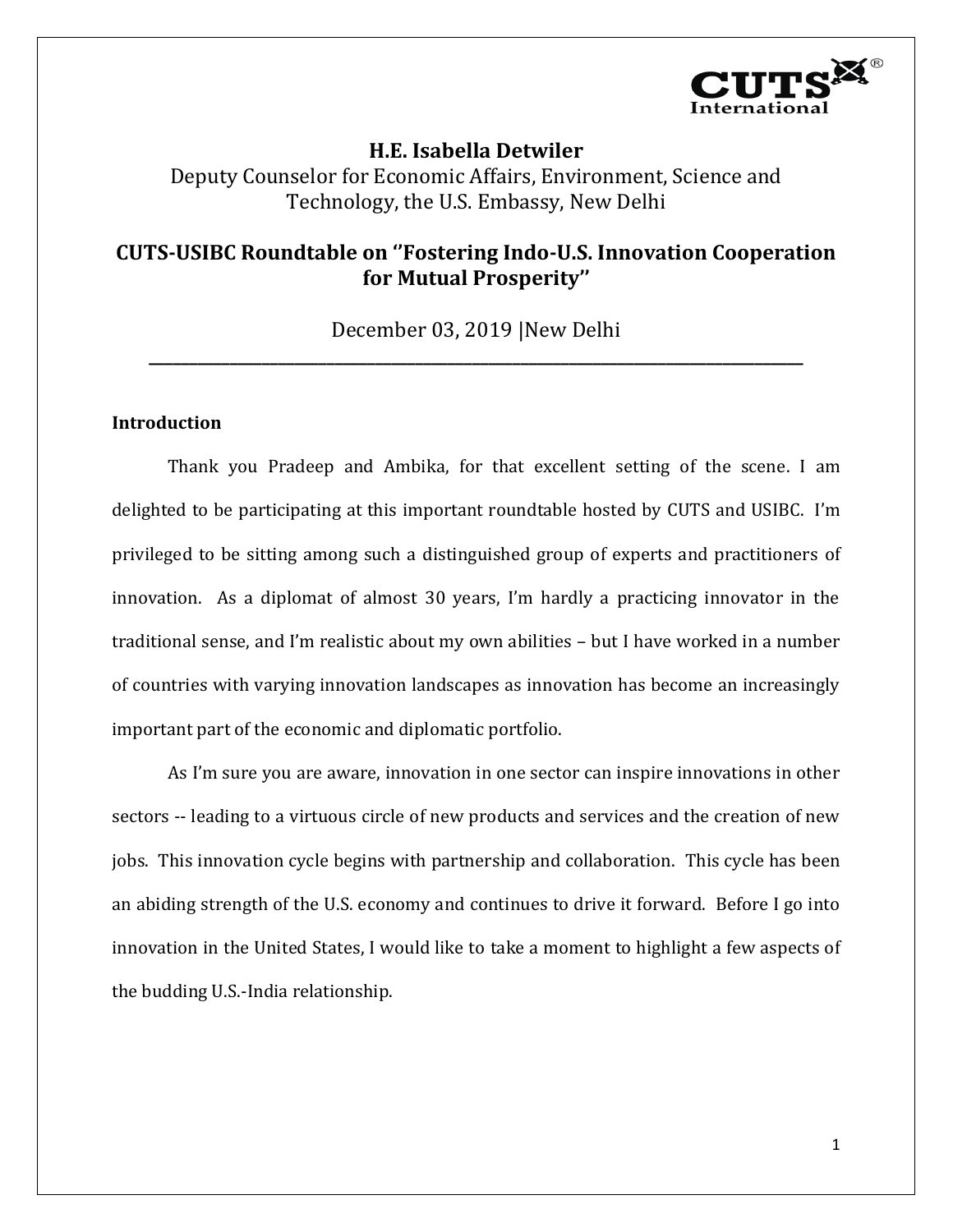#### **U.S.-India Partnership**

Our bilateral relationship has come a long way since the 1990s and has evolved into a strong and dynamic partnership, one fit for the 21st century. President Trump and Prime Minister Modi have met numerous times over the past few years. They have developed a close personal relationship, as demonstrated by the successful "Howdy Modi" event in Houston. The U.S.-India partnership now involves almost every endeavor of human activity from economics, geopolitics, and energy to scientific research, space, and beyond. The U.S. is India's largest export market, and U.S. companies are the largest source of foreign direct investment into India. Indian students and researchers enrich and are enriched in our universities.

# **The Culture of Innovation in the U.S.**

While the United States is not alone in being a leader in innovation, few countries have placed such a premium on innovation and technological advancement. (And after all, I'm here to represent the United States, so I'll focus on my home country, and some of the elements that may be common and helpful to other countries).

There are many elements that helped the U.S. become a model of innovation. Our First Amendment is at the top of the list. The free speech that this amendment protects, enables a robust exchange of opinions and fresh thinking, and with them, new business ideas -- challenging the status quo is a bedrock of American dynamism.

In the United States, success born of risk-taking and innovation is handsomely rewarded, and failure is viewed properly as a tool for learning. Consider Thomas Edison, who said of repeated setbacks in his quest to invent a practical light bulb, "I have not failed.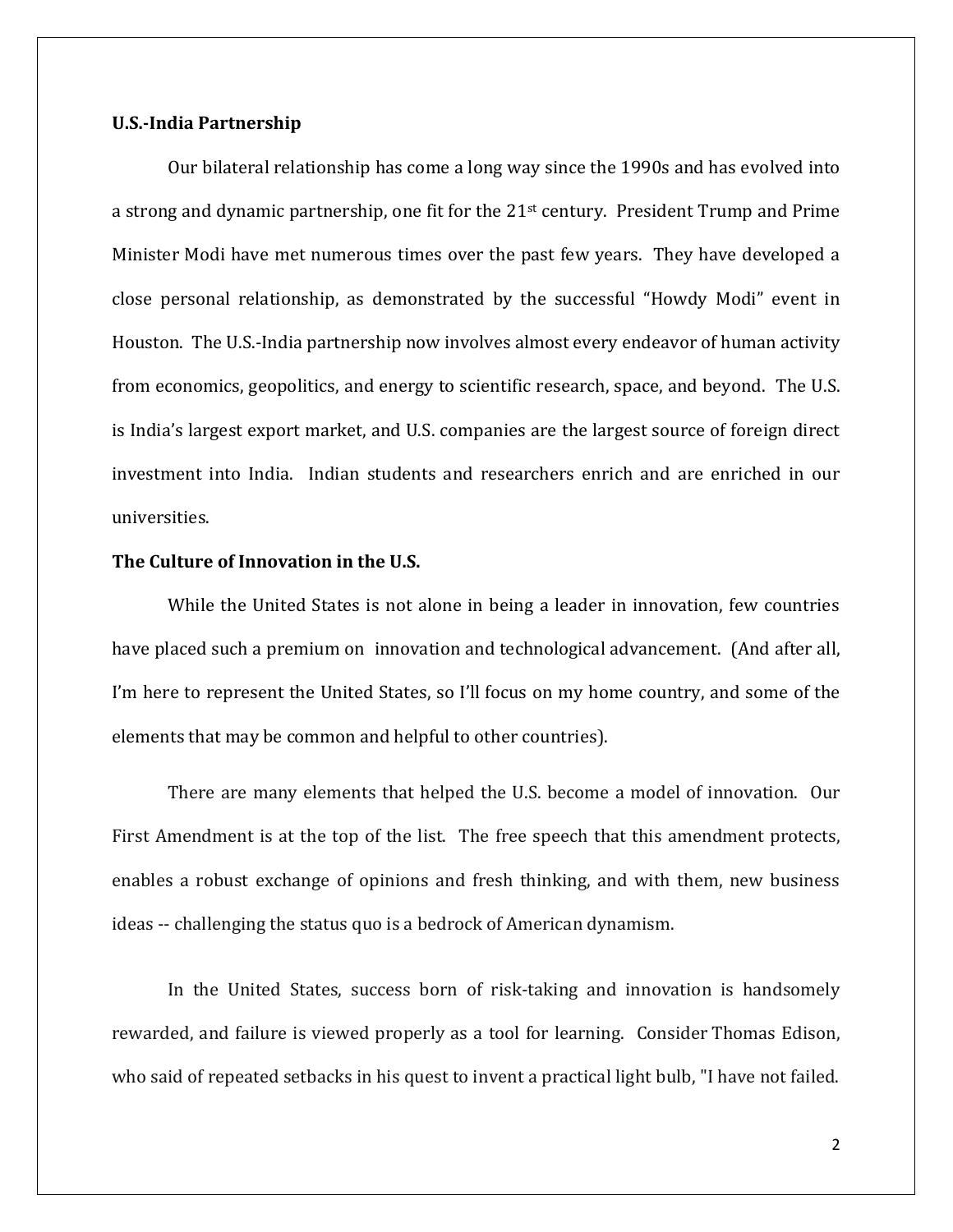I've just found 10,000 ways that won't work." We know instinctually that failures often provide more lessons than successes.

The United States is a nation of immigrants who have come together from all corners of the globe. Immigrating to the United States to create a better life is a mindset that encourages our best and brightest, regardless of their backgrounds or birthrights, to rise to the top. The diverse histories and experiences immigrants bring with them to our shores contribute new perspectives and great ideas.

Our education system values exploration and outside-the-box thinking. We teach students to challenge the status quo. We embed innovation into the earliest stages of our education system. U.S. students are encouraged to ask not only "Why?" but "Why not?" Last year, approximately 200,000 Indian students chose to study in the United States.

Freedom to dream, to act, and to think has brought about cures for diseases, aid to the disabled and the elderly, and the widespread availability of necessities that once were luxuries. Innovation is also tied to entrepreneurialism, for which the United States provides a conducive environment. One can come up with a brilliant idea yet fail to bring it to market or scale up if the cost of doing business is onerous or government regulations are overly stringent.

American public policies have traditionally favored entrepreneurship, small businesses, and startups. Taxes on capital gains and higher incomes are relatively low compared with other countries, and regulations have generally been light. I want to recognize that there are other countries that do not share our tax policies and which do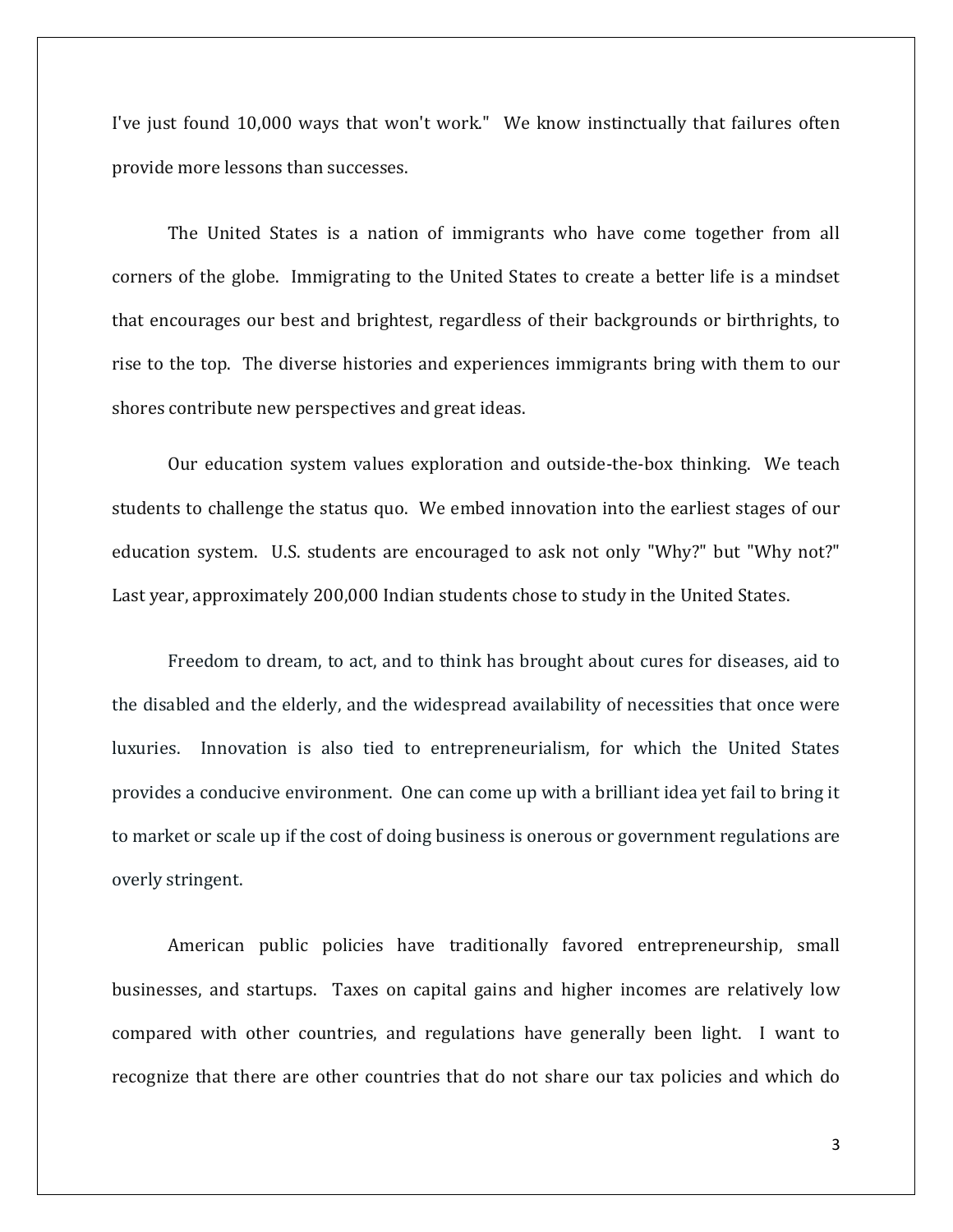excel in innovation -- but we think our model has done quite well for us, and the many innovators and entrepreneurs who have decided to make the United States their home.

Henry Ford created the assembly line that made the automobile affordable to most Americans. Dr. Jonas Salk created a vaccine for polio, the plague of the early 20th century. Bill Gates created the operating system for computers that made them usable and accessible to more people of the world. As you know, two of the most innovative American companies today, Microsoft and Google, are led by Indian immigrants. And immigrants always have and continue to propel innovation in the United States. All of these innovators were able to succeed not just because they came up with a better mousetrap, but also because the mousetrap they were selling was, shall we say, located in a risk-taking and entrepreneurial-friendly house.

There are other important elements that time will not allow me to explore fully: strong intellectual property rights, free flow of data and information, and a policy of free access to government data. For example, the decision to make GPS data publicly available, very controversial at the time, has led to the growth of entire industries.

We recognize the fact that every nation is different based on their histories, cultures, and civilizations. However, we believe our experience building an innovative economy in the United States could be useful for other nations seeking to create similar—or different- innovative and creative environments. As mentioned previously, innovation today is also fueled by partnership and collaboration, especially as we live in a globalized world where ideas, labor, and value chains crisscross international boundaries.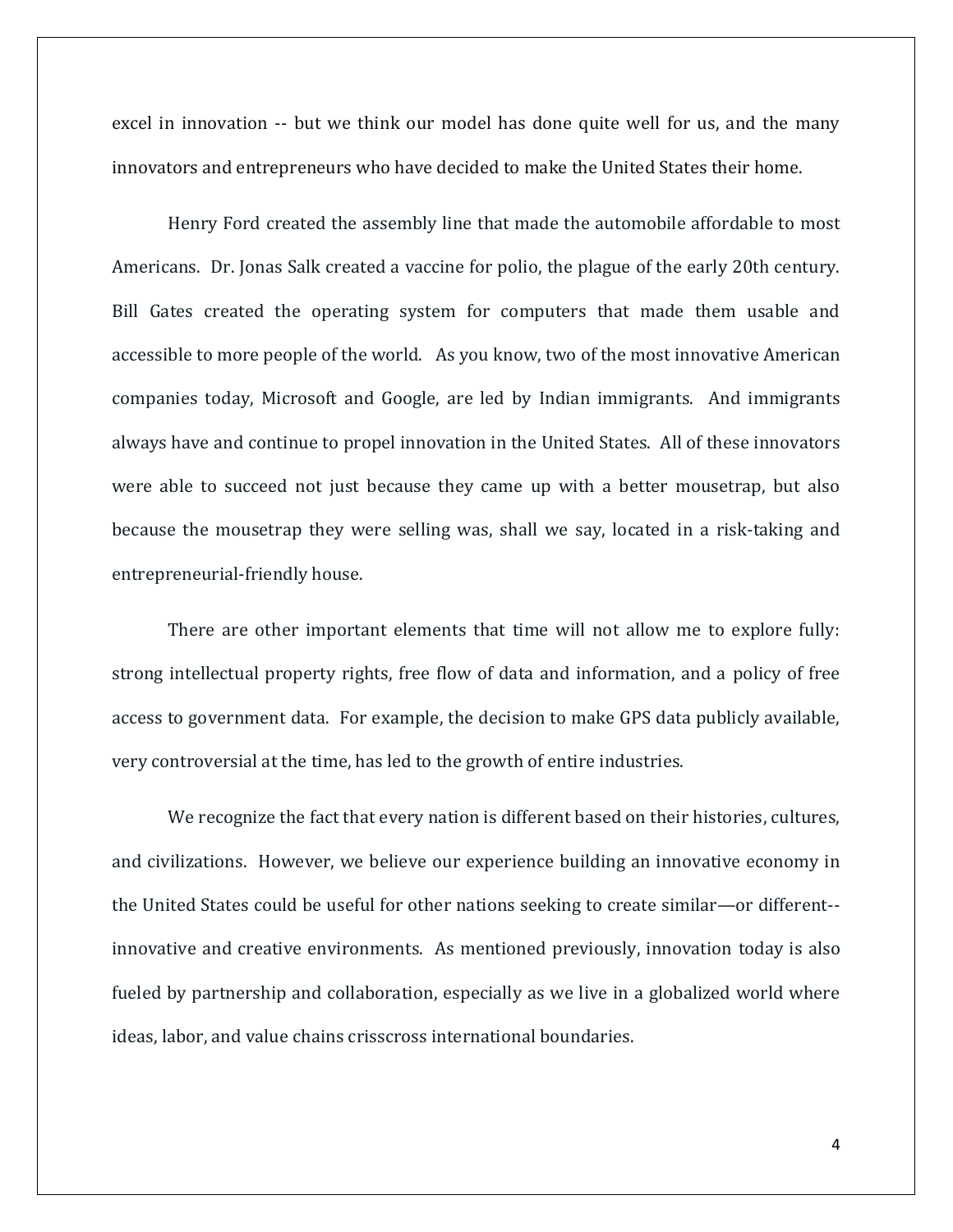We recognize that India has its own vibrant innovation history and the government has a rich variety of programs and incentives for innovation. But my task here is simply to talk about where the United States and Indian innovative journeys intersect.

While I do not mean to downplay the paramount part played by private investment, I'll speak to programs in my area of responsibility – principally those supported by the U.S. government. So I'll turn to some of the programs that we are undertaking with Indian partners.

#### **IUSSTF and Innovation Programs**

The Indo-U.S. Science and Technology Forum was created in 2000 as one of several mechanisms to foster science and technology cooperation between our countries. The Forum has allowed our science and technology partnership to mature and flourish across our public and private sectors. Its objectives corresponded well with the 2017 Global Entrepreneurship Summit in Hyderabad. At that event, Prime Minister Modi and White House Senior Advisor Ivanka Trump joined thousands of entrepreneurs in celebrating the innovative zeal of young people from India and the United States, as well as other countries–especially young women.

Capitalizing on its initial work, the Forum has expanded its mandate to manage additional funding sources in order to advance collaborative innovation between Indian and U.S. scientists, engineers, entrepreneurs and students.

For example, we promote *joint* development and commercialization of innovative technology for social impact through the U.S.-India Science and Technology Endowment Fund. In one project, Stanford University engineers partnered with Rajasthan's Jaipur Foot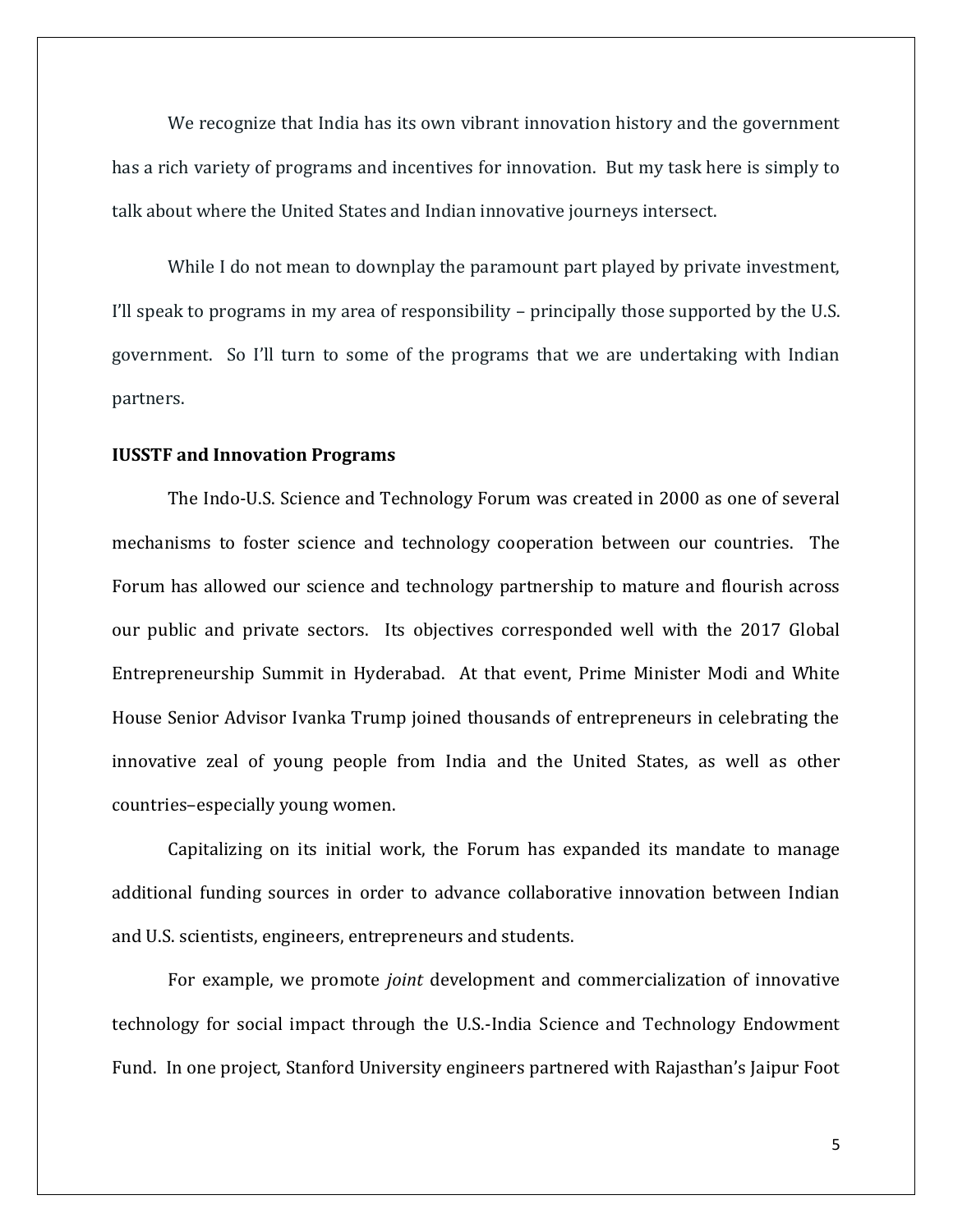Organization to create a prosthetic knee that costs less than \$100. This knee has helped over 700 people in 28 countries achieve mobility.

The PACEsetter Fund is helping India meet its growing energy needs and improve access to electricity in remote parts of the country by financing renewable energy innovations in India.

# **Nexus**

The U.S. government created Nexus, a startup incubator, to support Indian start-ups and help strengthen the Indian entrepreneurial ecosystem—as a vibrant Indian startup sector will benefit American businesses and the U.S. economy.

# **USAID – India's Millennium Alliance**

The Millennium Alliance, an innovation incubator and investment organization, has leveraged an initial \$7 million from the USG in 2012 to \$25 million in 2018, supporting more than 150 promising innovators in India. The Millennium Alliance is opening up opportunities to leverage finance and technology in new ways, using the best of these innovations to boost equitable and sustainable development, reaching the poorest communities and encouraging more active participation from women.

USAID and the Government of India collaborate with a variety of private partners to leverage resources to scale-up solutions for national and global impact. The partners include American companies, Indian corporations, family foundations, educational institutions, impact investors, venture capitalists, think tanks, chambers of commerce, and diaspora groups. Almost four million Indian-Americans live in the U.S. and their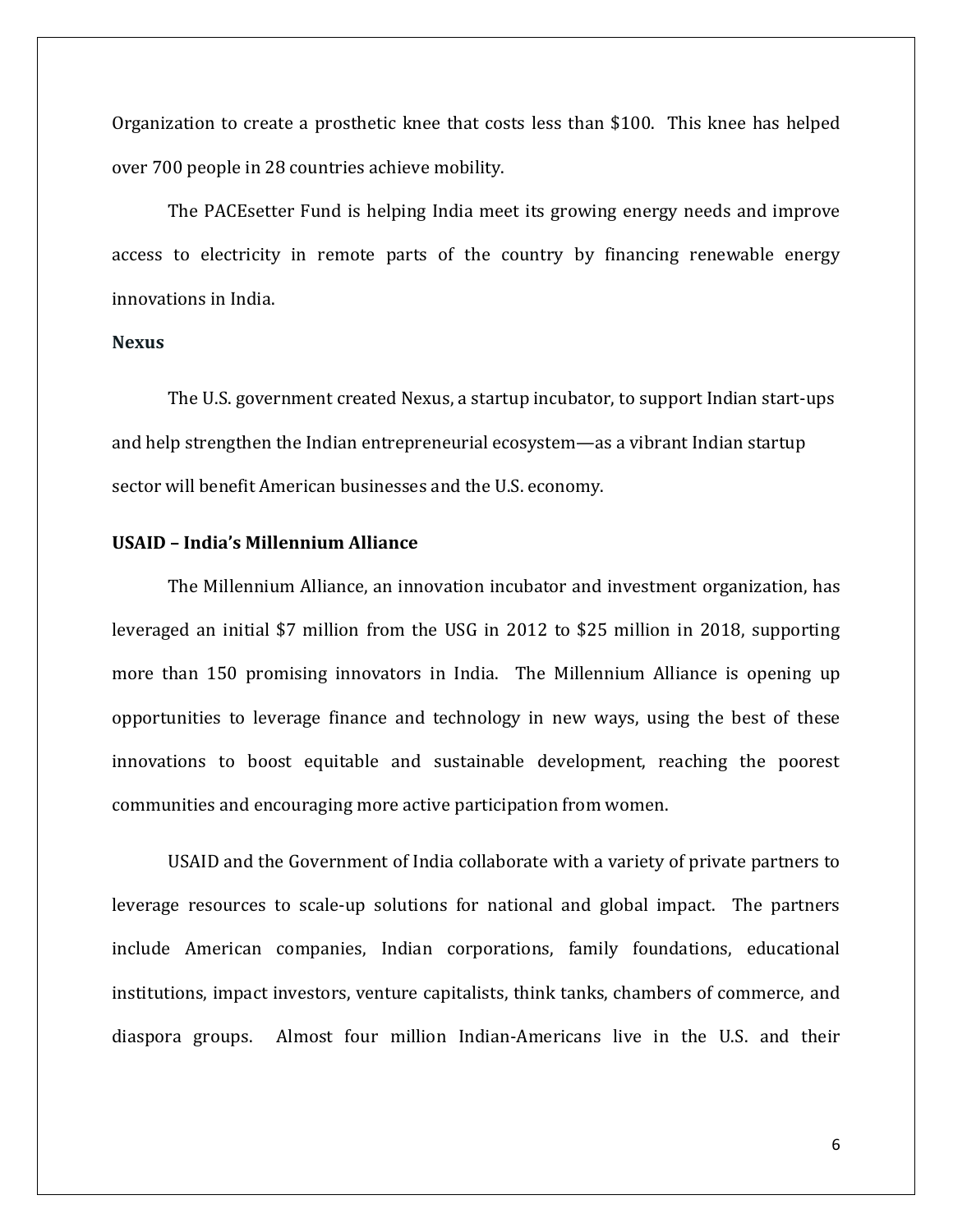commitment to both the United States and their country of ancestry suggests that diaspora engagement will undoubtedly extend and endure.

### **Energy Innovation**

In the energy sector, our nations pool together our expertise to study areas of mutual interest. For example, the United States Geological Survey and India's Directorate General of Hydrocarbons jointly study gas hydrates. The U.S. Departments of Energy and State, along with our USAID colleagues, work with Indian partners to identify how nations can best integrate renewable energy into our national grids.

Such energy cooperation extends into other fields, and in particular, it also extends to the private sector. General Electric's Welch Technology Center in Bangalore, ExxonMobil's Technology Center, also in Bangalore, and Dupont's Innovation Center in Gurgaon, are examples of U.S. firms that conduct innovative research here in India.

The two countries are working together on clean energy technology development through the U.S.-India Joint Clean Energy Research and Development Centers. As a key implementing organization of the \$100 million partnership between the U.S. Department of Energy and India's Department of Science and Technology, the Forum enables our countries to collaborate and enhance our collective knowledge of solar energy, new biofuels, energy efficient buildings, smart grids, and energy storage.

#### **Health**

In March 2015, India released its first indigenous vaccine, a vaccine against rotavirus called ROTAVAC. The ROTAVAC vaccine story began more than three decades ago in India, when researchers discovered an unusual strain of rotavirus that infected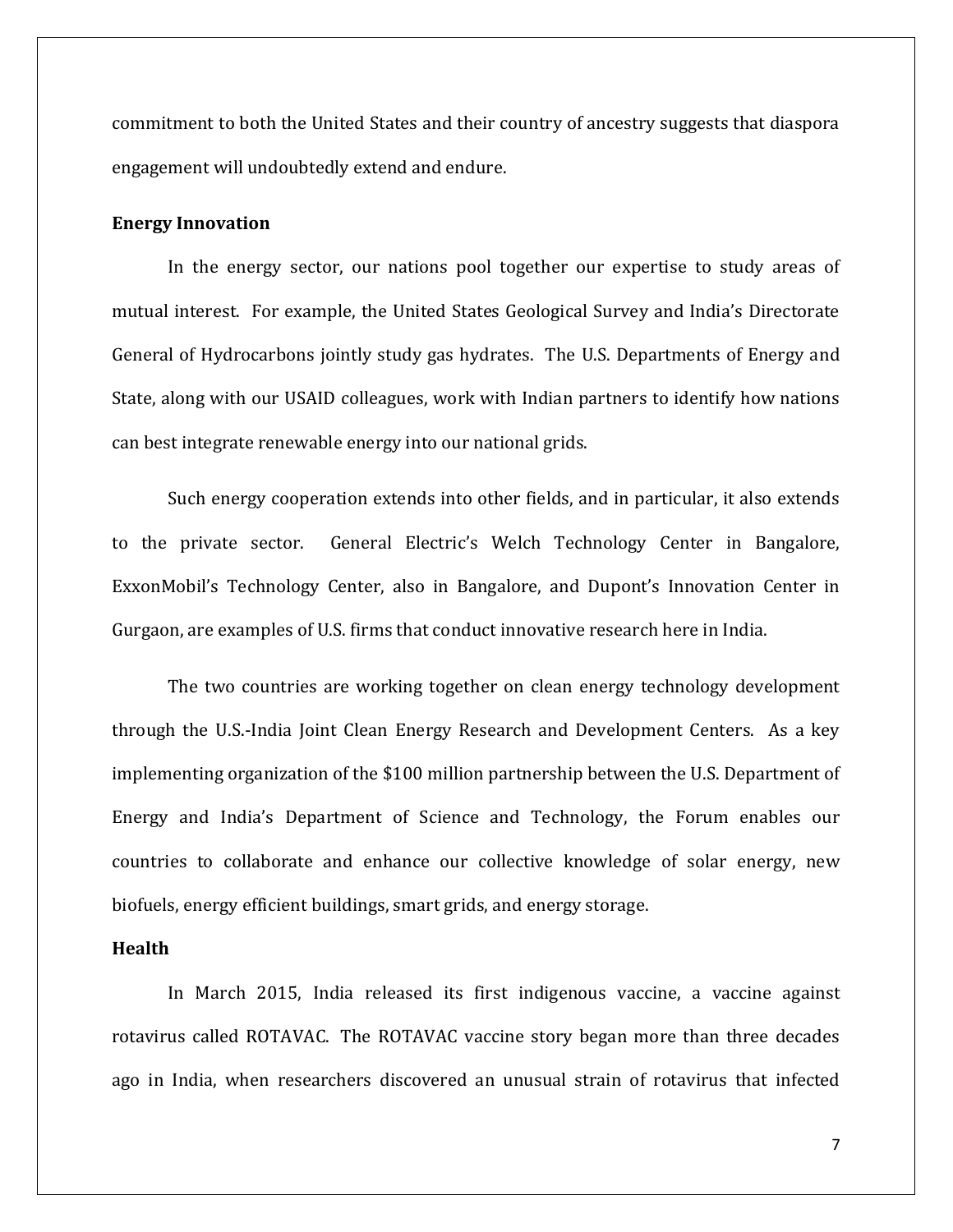newborns without making them sick. Joint U.S.-India Research teams working under the bilateral Indo-U.S. Vaccine Action Program conducted critical early-stage research to develop the vaccine candidate.

Science envoys from the United States are also partnering with Indian counterparts to tackle poor air quality and to make further progress on commercial space programs.

#### **Defense Technology Collaboration**

Defense is another important area where the U.S. and India cooperate in codeveloping and co-producing technologies. Research laboratories from our military services and India's Defense Research and Development Organization routinely share information on future technologies that directly impact the effectiveness and security of our countries' militaries. Our latest collaborations have focused on minimizing blast and blunt trauma for soldiers in the field, to capitalizing on the latest developments in the area of photonics.

The Defense Technology and Trade Initiative, or DTTI, initiated in 2012, is another area of cooperation where our defense establishment and industry are matching security requirements with material solutions. In late October this year, individuals from both governments interfaced with industry colleagues to discuss cooperative efforts in reinforcing the global supply chain for defense articles. U.S. representatives also met with a handful of Indian start-up companies to better understand some of the amazing work being done here.